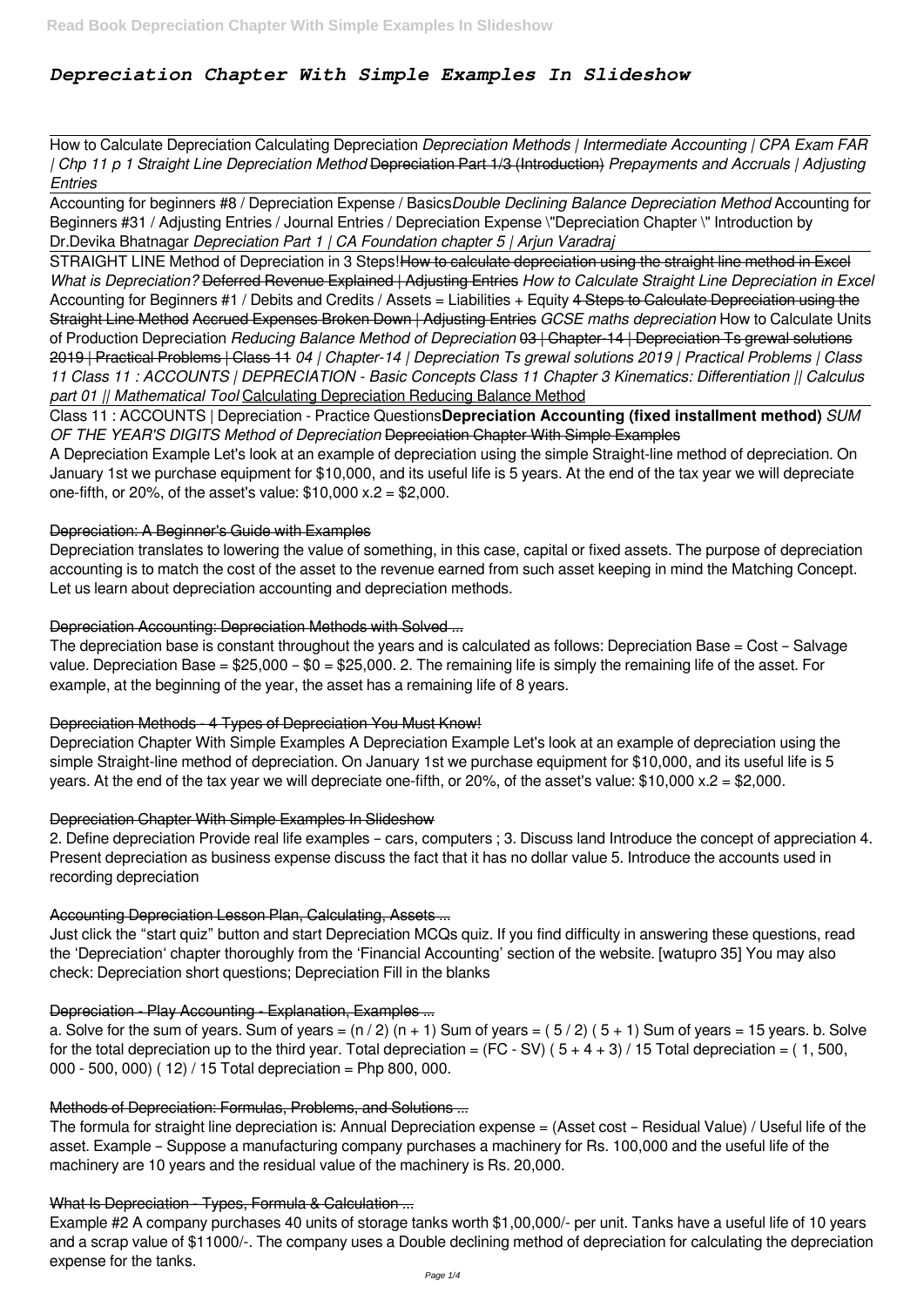## Depreciation Rate (Formula, Examples) | How to Calculate?

Prepare Machinery Account and Depreciation Account for four accounting years ended 31st March. 2012: Depreciation of an Asset: Problem and Solution # 2. The cost of machinery in use with a firm on 1st April, 2011 was Rs 2,50,000 against which the depreciation provision stood at Rs 1,05,000 on that date; the firm provided depreciation at 10% of the diminishing value.

### Top 8 Problems on Depreciation of an Asset

However, there are different factors considered by a company in order to calculate depreciation. One such factor is the depreciation method. Thus, companies use different depreciation methods in order to calculate depreciation. So, let's consider a depreciation example before discussing the different types of depreciation methods.

# Depreciation Methods: Check Formula, Factors & Types ...

2 Accounting for depreciation in Accumulated depreciation account. Although recording depreciation charge straight in the asset account is simple and clear as we can see above but it has one major problem. It distorts the information as it is "taking out" an important piece of financial statement.

# Accounting for Depreciation | Journal Entries | T-Accounts ...

Straight Line Depreciation Method Examples Suppose a business has bought a machine for \$ 10,000. They have estimated the useful life of the machine to be 8 years with a salvage value of \$ 2,000. Now, as per the straight line method of depreciation:

Fixed asset record with depreciation. Keep track of your equipment and other fixed assets with this accessible spreadsheet template. Record the asset details, including serial number, physical location, and purchase information, and depreciation will be calculated for you based upon straight-line, 150% declining balance, and 200% declining balance methods.

### Straight Line Depreciation Method (Definition, Examples)

Depreciation is the cost of an asset used during the operation of a business like manufacturing, trading etc. For example A Machinery bought by a manufacturer for 100000 uses it continually for the production during all financial period and after a few years the machinery becomes obsolete. In such a situation business needs a new machinery.

# What is depreciation? Accounting entries of depreciation

Under this depreciation method, the depreciation for each full year is the same amount. The depreciation expense for a full year when computed under the straight-line method is illustrated here: If a company's accounting year ends on December 31, the company will report the depreciation expense on the company's income statement as shown in the following depreciation schedule:

# Depreciation | Explanation | AccountingCoach

Under the straight-line approach the annual depreciation is calculated by dividing the depreciable base by the service life. To illustrate assume that an asset has a \$100,000 cost, \$10,000 salvage value, and a four-year life. The following schedule reveals the annual depreciation expense, the resulting accumulated depreciation at the end of each year, and the related calculations.

#### Depreciation Methods - principlesofaccounting.com

#### Fixed asset record with depreciation - templates.office.com

Depreciation and Causes for Depreciation Perhaps one of the most common accounting concepts, Depreciation is a topic that requires in-depth and conceptual study. In order to gain a fundamental understanding of the subject, it is very important to understand the basics of this chapter.

How to Calculate Depreciation Calculating Depreciation *Depreciation Methods | Intermediate Accounting | CPA Exam FAR | Chp 11 p 1 Straight Line Depreciation Method* Depreciation Part 1/3 (Introduction) *Prepayments and Accruals | Adjusting Entries*

Accounting for beginners #8 / Depreciation Expense / Basics*Double Declining Balance Depreciation Method* Accounting for Beginners #31 / Adjusting Entries / Journal Entries / Depreciation Expense \"Depreciation Chapter \" Introduction by Dr.Devika Bhatnagar *Depreciation Part 1 | CA Foundation chapter 5 | Arjun Varadraj*

STRAIGHT LINE Method of Depreciation in 3 Steps!How to calculate depreciation using the straight line method in Excel *What is Depreciation?* Deferred Revenue Explained | Adjusting Entries *How to Calculate Straight Line Depreciation in Excel* Accounting for Beginners #1 / Debits and Credits / Assets = Liabilities + Equity 4 Steps to Calculate Depreciation using the Straight Line Method Accrued Expenses Broken Down | Adjusting Entries *GCSE maths depreciation* How to Calculate Units of Production Depreciation *Reducing Balance Method of Depreciation* 03 | Chapter-14 | Depreciation Ts grewal solutions Page  $2/$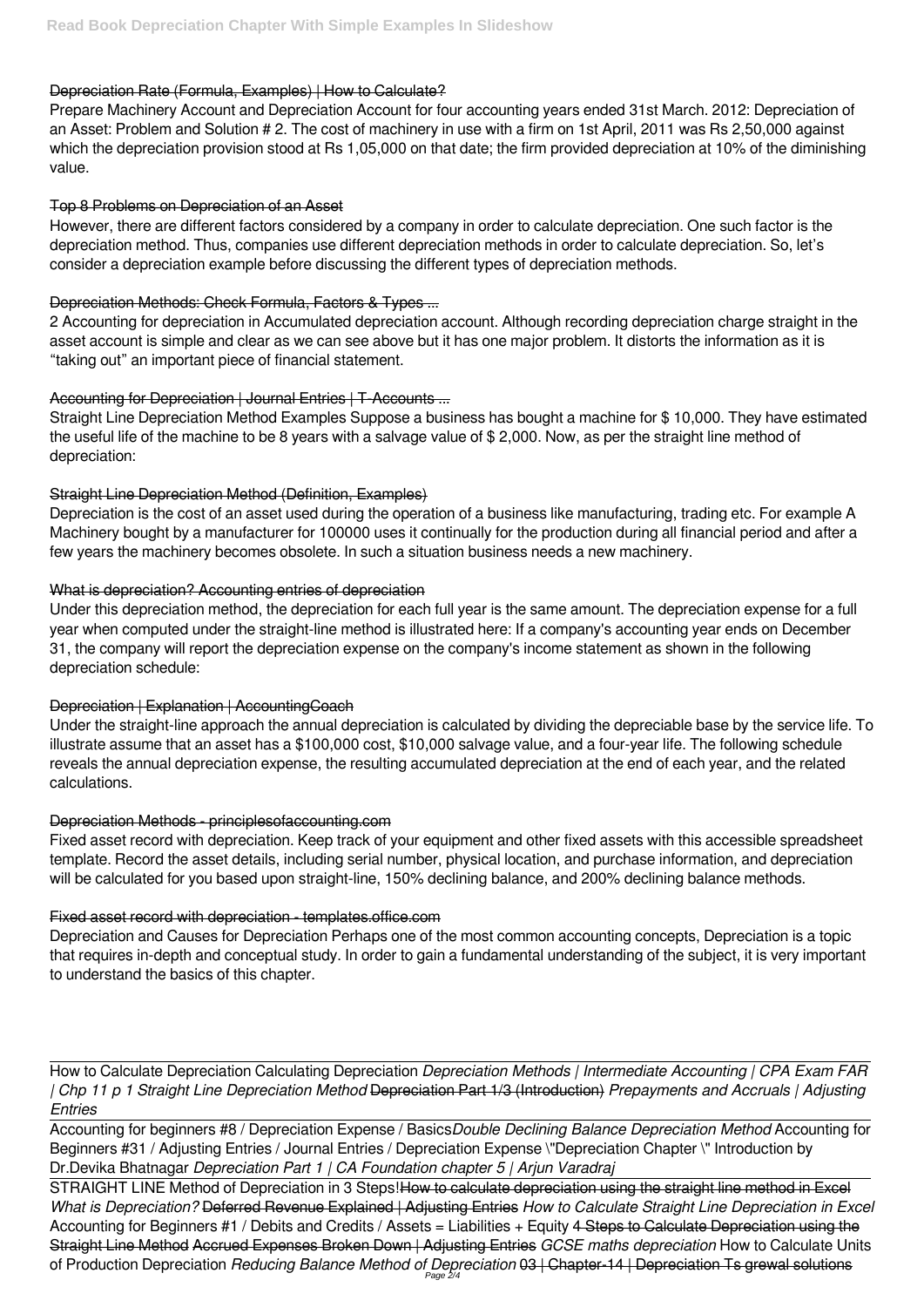2019 | Practical Problems | Class 11 *04 | Chapter-14 | Depreciation Ts grewal solutions 2019 | Practical Problems | Class 11 Class 11 : ACCOUNTS | DEPRECIATION - Basic Concepts Class 11 Chapter 3 Kinematics: Differentiation || Calculus part 01 || Mathematical Tool* Calculating Depreciation Reducing Balance Method

A Depreciation Example Let's look at an example of depreciation using the simple Straight-line method of depreciation. On January 1st we purchase equipment for \$10,000, and its useful life is 5 years. At the end of the tax year we will depreciate one-fifth, or 20%, of the asset's value:  $$10,000 \times 2 = $2,000$ .

Class 11 : ACCOUNTS | Depreciation - Practice Questions**Depreciation Accounting (fixed installment method)** *SUM OF THE YEAR'S DIGITS Method of Depreciation* Depreciation Chapter With Simple Examples

Depreciation Chapter With Simple Examples A Depreciation Example Let's look at an example of depreciation using the simple Straight-line method of depreciation. On January 1st we purchase equipment for \$10,000, and its useful life is 5 years. At the end of the tax year we will depreciate one-fifth, or 20%, of the asset's value:  $$10,000 \times 2 = $2,000$ .

### Depreciation: A Beginner's Guide with Examples

Depreciation translates to lowering the value of something, in this case, capital or fixed assets. The purpose of depreciation accounting is to match the cost of the asset to the revenue earned from such asset keeping in mind the Matching Concept. Let us learn about depreciation accounting and depreciation methods.

### Depreciation Accounting: Depreciation Methods with Solved ...

The depreciation base is constant throughout the years and is calculated as follows: Depreciation Base = Cost – Salvage value. Depreciation Base =  $$25,000 - $0 = $25,000$ . 2. The remaining life is simply the remaining life of the asset. For example, at the beginning of the year, the asset has a remaining life of 8 years.

# Depreciation Methods - 4 Types of Depreciation You Must Know!

# Depreciation Chapter With Simple Examples In Slideshow

2. Define depreciation Provide real life examples – cars, computers ; 3. Discuss land Introduce the concept of appreciation 4. Present depreciation as business expense discuss the fact that it has no dollar value 5. Introduce the accounts used in recording depreciation

# Accounting Depreciation Lesson Plan, Calculating, Assets ...

Just click the "start quiz" button and start Depreciation MCQs quiz. If you find difficulty in answering these questions, read the 'Depreciation' chapter thoroughly from the 'Financial Accounting' section of the website. [watupro 35] You may also check: Depreciation short questions; Depreciation Fill in the blanks

# Depreciation - Play Accounting - Explanation, Examples ...

a. Solve for the sum of years. Sum of years =  $(n / 2)$   $(n + 1)$  Sum of years =  $(5 / 2)$   $(5 + 1)$  Sum of years = 15 years. b. Solve for the total depreciation up to the third year. Total depreciation =  $(FC - SV) (5 + 4 + 3) / 15$  Total depreciation = (1, 500, 000 - 500, 000) (12) / 15 Total depreciation = Php 800, 000.

# Methods of Depreciation: Formulas, Problems, and Solutions ...

The formula for straight line depreciation is: Annual Depreciation expense = (Asset cost – Residual Value) / Useful life of the asset. Example – Suppose a manufacturing company purchases a machinery for Rs. 100,000 and the useful life of the machinery are 10 years and the residual value of the machinery is Rs. 20,000.

# What Is Depreciation - Types, Formula & Calculation ...

Example #2 A company purchases 40 units of storage tanks worth \$1,00,000/- per unit. Tanks have a useful life of 10 years and a scrap value of \$11000/-. The company uses a Double declining method of depreciation for calculating the depreciation expense for the tanks.

#### Depreciation Rate (Formula, Examples) | How to Calculate?

Prepare Machinery Account and Depreciation Account for four accounting years ended 31st March. 2012: Depreciation of an Asset: Problem and Solution # 2. The cost of machinery in use with a firm on 1st April, 2011 was Rs 2,50,000 against which the depreciation provision stood at Rs 1,05,000 on that date; the firm provided depreciation at 10% of the diminishing value.

#### Top 8 Problems on Depreciation of an Asset

However, there are different factors considered by a company in order to calculate depreciation. One such factor is the depreciation method. Thus, companies use different depreciation methods in order to calculate depreciation. So, let's consider a depreciation example before discussing the different types of depreciation methods.

#### Depreciation Methods: Check Formula, Factors & Types ...

2 Accounting for depreciation in Accumulated depreciation account. Although recording depreciation charge straight in the asset account is simple and clear as we can see above but it has one major problem. It distorts the information as it is Page 3/4